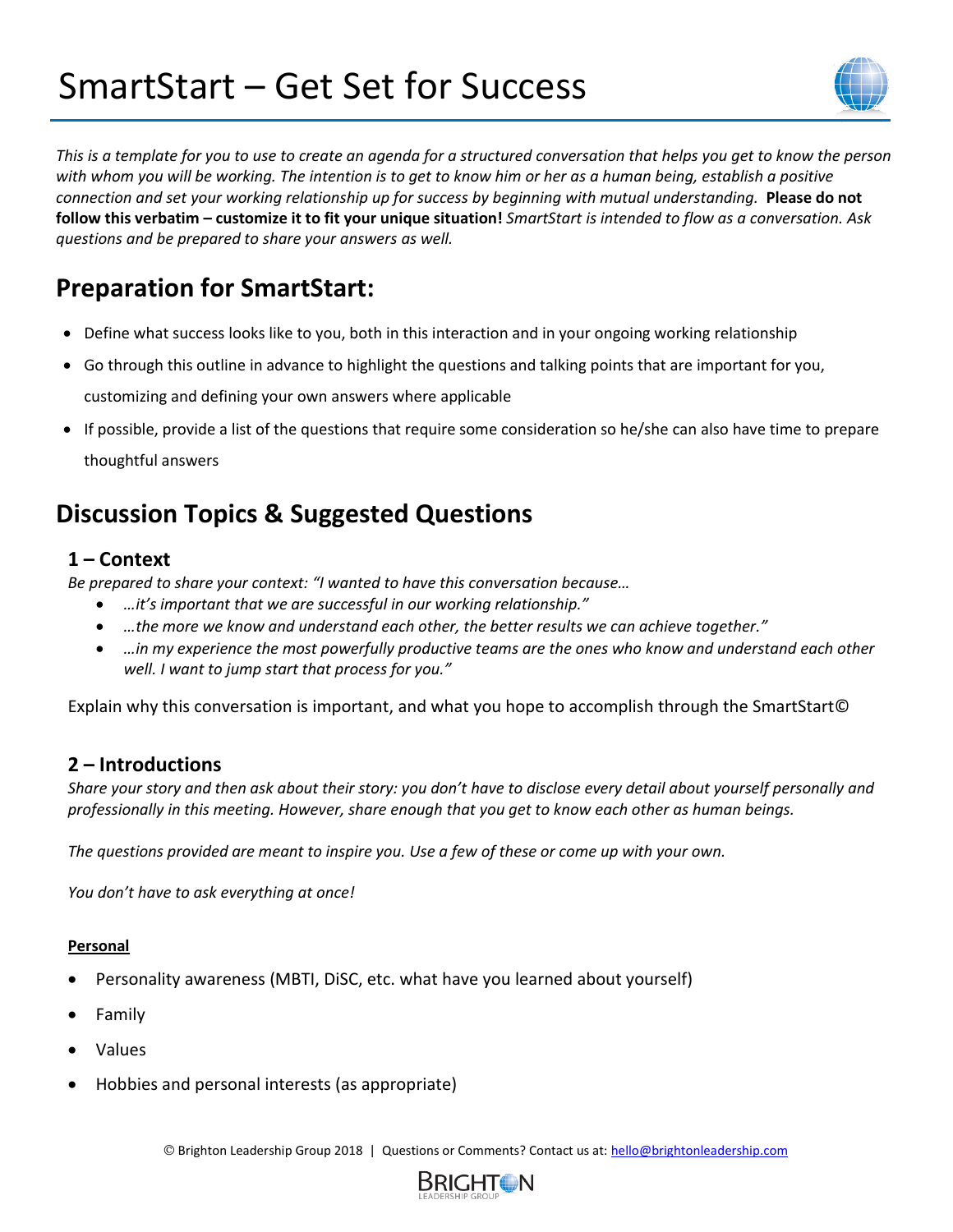

#### **Professional**

- Where did you go to school?
- What was the highlight of your academic career?
- How did you pick this field?
- A pivotal point in your career…
- Organizations you volunteer with
- History with the company
- Highlights of accomplishments
- Skills and strengths that can be applied
- Career goals, hopes and dreams

### **3 – Expectation Setting**

*Answer the question, "a successful working relationship looks like…" and ask for the other person's answer to that question. Then talk specifically about how work gets assigned and reviewed, about your working style and about how you will communicate. Do you have any work philosophies or "rules of thumb" that you can share to help the other person better understand your unique approach?*

#### **Role**

- How we can work well together?
- How work is assigned and tasks divided?
- Which decisions I am responsible for making; what decisions you have authority to make?
- Budget authority (as appropriate)

#### **Communication**

- My preferred method email, voice mail, text, meetings (what is yours?)
- Urgent versus regular communication; does the method change?
- Frequency of communication
- Amount of detail you want to receive
- Regular 1:1 meetings; how often

#### **Working Style**

• Is your preference to have ideas explained in PPT and ready for discussion or do you like freeflowing collaborative ideation sessions?

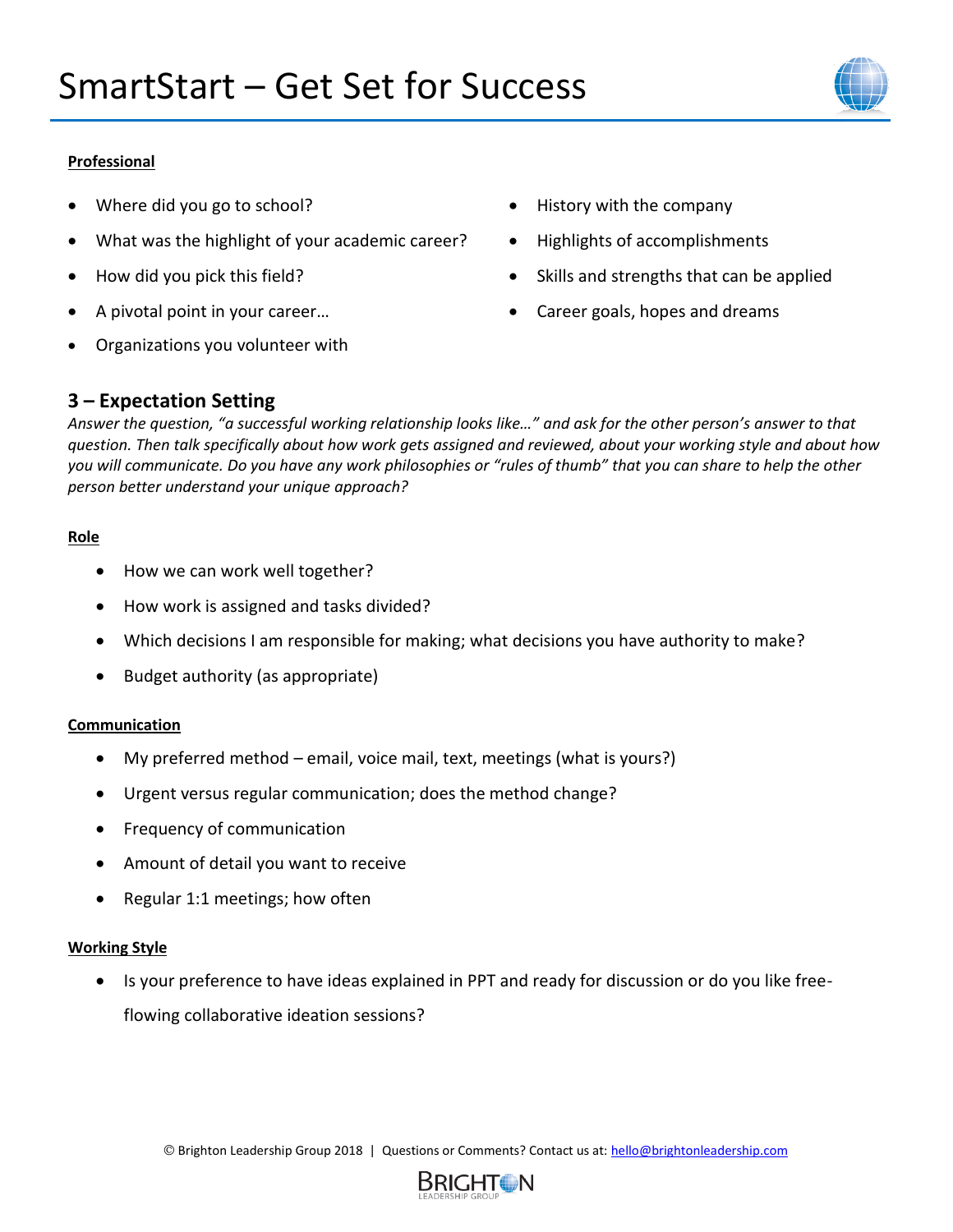

#### **Status**

- Do you want regular status updates?
- How do you prefer to receive this information?
- How often / what format?

#### **Schedule**

- Any critical deadlines or meetings coming up?
- I have commitments for (training / vacation)
- I will keep my calendar up to date; I will always complete my deliverables as promised

#### **Praise and Recognition**

*Talk about preferences for appreciation, praise and recognition. Do they prefer private or public recognition? Make notes, pull them out and use regularly!* 

- How do you like to be appreciated and recognized for hard work?
	- o Public or private praise
	- $\circ$  Gifts or gift certificate (to what)
	- o Time off
- What do you love and value? What are some of your favorite things?

*"Appreciate everything your associates do for the business. Nothing else can quite substitute for a few well-chosen, well-timed, sincere words of praise. They're absolutely free and worth a fortune." -* Sam Walton

#### **Validate Expectations Understanding**

*This section is intended to validate mutual understanding about the tasks, activities and results that need to be accomplished. Make the time to get clear about what needs to be communicated before you talk.*

- Discuss the work that needs done
- Restate the objectives of your work or project based on your understanding
- Who is impacted by the work you are doing? Who else do you need to meet or work with to be successful?
- Challenges (the problem this work is going to solve)
- Solution Elements (how is the problem being solved)
- What's changing as a result of this work
- Who needs to know; what do they need to know
- Success Criteria / Definition what does success look like?
- How will the work be evaluated?

© Brighton Leadership Group 2018 | Questions or Comments? Contact us at: [hello@brightonleadership.com](mailto:hello@brightonleadership.com)